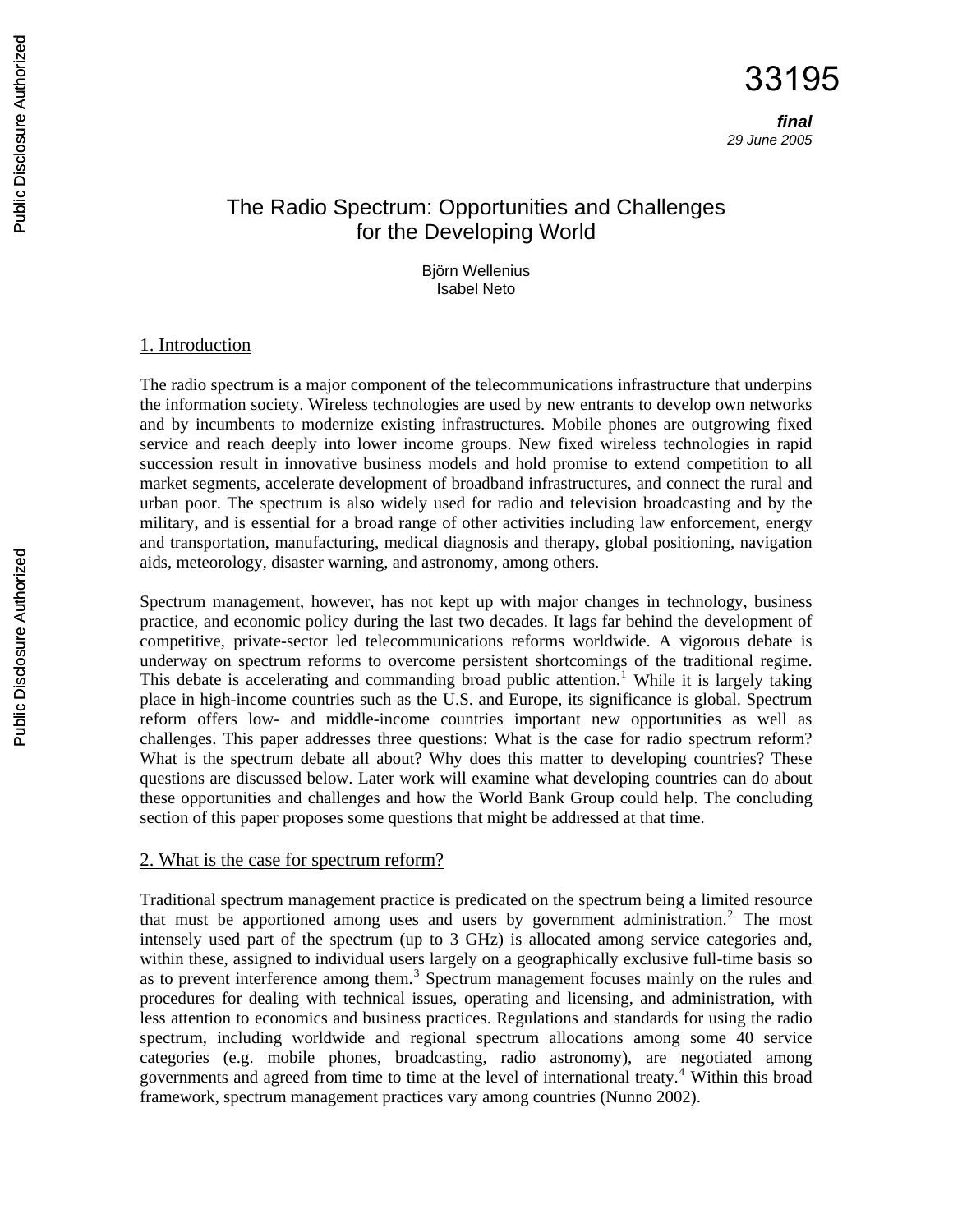For many years, government administration of the spectrum worked well, and in some situations still does today. These practices, which trace back to the early days of radio telegraphy over 100 years ago, reflected prevailing technology and worked reasonably well under monopoly provision as small numbers of clearly differentiated services evolved at a slow pace. The approach to licensing of most services was essentially first-come, first-served, as there was enough spectrum to accommodate most or all users and permit adequate separation among potentially incompatible uses.

During the last ten years, however, the spectrum has come under pressure from rapid demand growth for wireless services and changing patterns of use. Mobile phone service took off in the mid-1990s, developed at an unprecedented pace, and today has about two billion customers worldwide and is still growing.<sup>[5](#page-16-1)</sup> Wireless has become the technology of choice to develop existing and new networks by incumbents as well as new entrants in fast-growing competitive telecommunications markets. New wireless devices (e.g. cordless phones, computer routers, Internet hot spots, mobile Internet) have proliferated requiring ever greater spectrum resources. By now the whole spectrum below 275GHz has been allocated at the international level (RA 2002). In many countries the most valuable parts of the spectrum are already allocated to particular services and assigned to individual users.<sup>[6](#page-16-1)</sup> This is compounded by technical characteristics of many services that can only be accommodated in certain parts of the spectrum and by long lead times to introduce major new services (OFCOM 2004). Spectrum shortage suppresses competitive entry of new operators and services.<sup>[7](#page-16-1)</sup> Substantial amounts have been paid for some new wireless licenses.<sup>[8](#page-16-1)</sup>

Spectrum scarcity partly results from the spectrum management regime itself. Spectrum shortages coexist with overall underutilization (Rosston et al. 2001). Frequencies assigned on an exclusive basis are utilized during only a fraction of the time.<sup>[9](#page-16-1)</sup> Country-wide licenses are often used only in some regions.<sup>[10](#page-16-1)</sup> The authorities cannot readily adjust existing assignments in response to changing demand. Spectrum allocated to new applications that turn out to be unsuccessful remain unused.<sup>[11](#page-16-1)</sup> In the absence of appropriate incentives, licensees seldom return unused spectrum or replace old technologies by new solutions requiring less spectrum.<sup>[12](#page-16-1)</sup> The cost of such inefficient use of the spectrum can be huge. By one estimate, about one-half of the total value of the spectrum is wasted on uneconomic uses (The Economist 2004).

Measures have been introduced to mitigate these shortcomings. Some spectrum has been freed to accommodate growth and new services. This has been achieved by reallocating spectrum from one service to another (Cramton et al. 1998), increasing the technical efficiency of spectrum use, increasing the amount of spectrum sharing among services and users, moving towards flexible spectrum allocations, $^{13}$  $^{13}$  $^{13}$  and extending the upper end of the spectrum.<sup>[14](#page-16-1)</sup> Economic efficiency of spectrum assignment and use has been enhanced through market-oriented measures. Auctions are now commonly utilized when there are more applicants for new licenses than the spectrum can accommodate (e.g. mobile service). Compared with administrative assignment, auctions often are fairer, more transparent, and result in economically more efficient use of the spectrum (Cramton 2001, Lee 2003).<sup>[15](#page-16-1)</sup> Charging for spectrum use to reflect as far as possible its marginal value is expected to encourage efficient use and create incentives to save and return unused spectrum (Cave 2002).<sup>[16](#page-16-1)</sup> Charging government, including the military, for their spectrum use may potentially release significant portions of spectrum for alternative services.<sup>[17](#page-16-1)</sup>

Despite these partial improvements, government administration of the spectrum is now widely regarded as inadequate. It results in major technical and economic inefficiencies, excessive regulatory burden on authorities and companies, limited ability to protect critical uses, and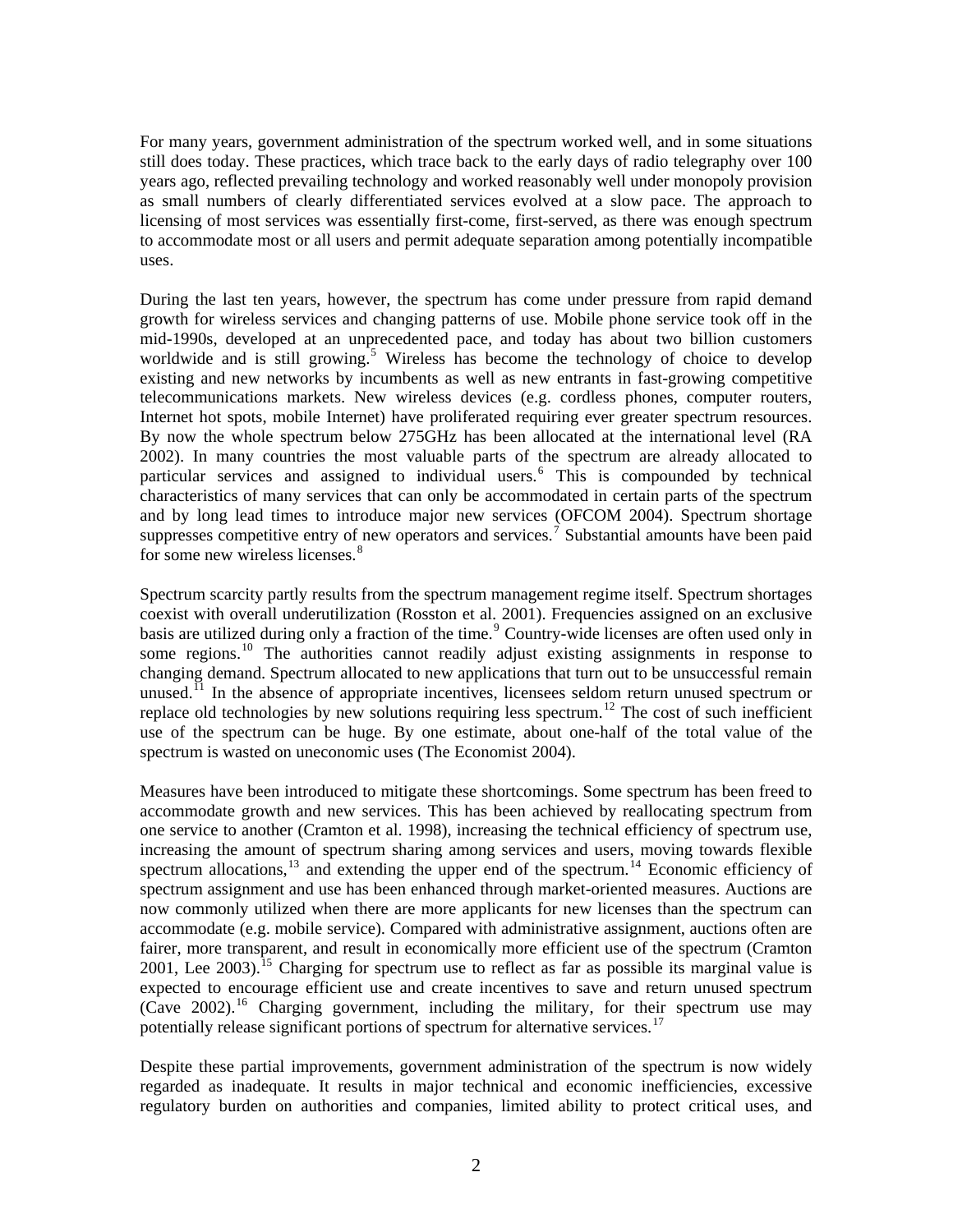obstacles to technological innovation. Incumbent licensees have minimal incentive to use their spectrum more efficiently, and licenses protect them from competition and innovation (Snider 2003). Market-oriented improvements have yielded limited benefits. Auctions account for only about two percent of all spectrum assignments (The Economist 2004), cannot offset inefficiencies of allocation among services, and arguably can discourage investment (Noam 1998).<sup>[18](#page-16-1)</sup> Administrative pricing of spectrum use is unlikely to accurately second-guess market value. These measures further add to cost and delays, and have lead to several spectacular failures and disputes.<sup>[19](#page-16-1)</sup> Current practices, moreover, do not take full advantage of the possibilities offered by new technologies, and interference management techniques in particular.

Further tinkering with the existing regime at the margin is unlikely to suffice. Improved spectrum management policies and practices are needed to sustain growth, innovation, and efficiency while preserving the balance among broader government goals and capabilities.

### 3. What is the spectrum debate all about?

In response to the difficulty of government administration to cope with increasing demands on the spectrum, a growing number of countries are shifting towards alternative models. There are two major trends, one driven by the market, the other by technology innovation (ACA 2000, Lie [20](#page-16-1)04). Practical solutions are evolving that combine some of the features of both.<sup>20</sup>

### **Market-driven spectrum management: spectrum property rights**

Spectrum use can be improved through trading.<sup>[21](#page-16-1)</sup> Some of spectrum rights initially assigned through administrative or market mechanisms to individual licensees for exclusive predetermined uses can subsequently be traded in secondary markets. There is a wide range of options for spectrum trading. Spectrum trading may be restricted to the lease or sale of certain types of whole licenses with no other changes permitted. Or greater freedom may be allowed, such as reconfiguring licenses (sub-dividing and aggregating by geography or frequency), short- or longterm leasing or sharing of some of the license rights, and changing use or technical standards to several degrees (ACA 2002, Cave 2004, Lie 2004). Once a spectrum trading market is in place, markets can be left to develop on their own through private sector mechanisms. Some form of spectrum trading is already in use in a few countries (e.g. New Zealand, Guatemala, United Kingdom, and United States) (NZMED 2000 and 2005, Ibarguen 2003) and is being translated into legislation in the European Union (Analysys et al. 2004).<sup>[22](#page-16-1)</sup> Although so far only small parts of the spectrum are being traded, and market intermediation as it exists in other industries has yet to materialize, by some estimates much of the spectrum could be tradable in a few years.<sup>[23](#page-16-1)</sup>

The argument for spectrum trading is that it can correct for economic inefficiencies of initial spectrum assignments to users and respond to changing user needs over time. To the extent that the rules allow for changes in use, spectrum trading may also correct some of the artificial scarcities arising from the administrative allocation of spectrum among different classes of uses (van Caspel 2002). Competitive trading allows licensees themselves to evaluate the opportunity cost of spectrum, creates financial incentives to utilize their spectrum efficiently, and may result in unused spectrum being released into the market (Valetti  $2001$ ).<sup>[24](#page-16-1)</sup> Spectrum trading can lower barriers to entry by reducing the risk of initial investment in licenses as these can be resold, and by allowing new entrants to acquire spectrum in the market rather than lobbying and waiting for new administrative assignments (Cave 2002).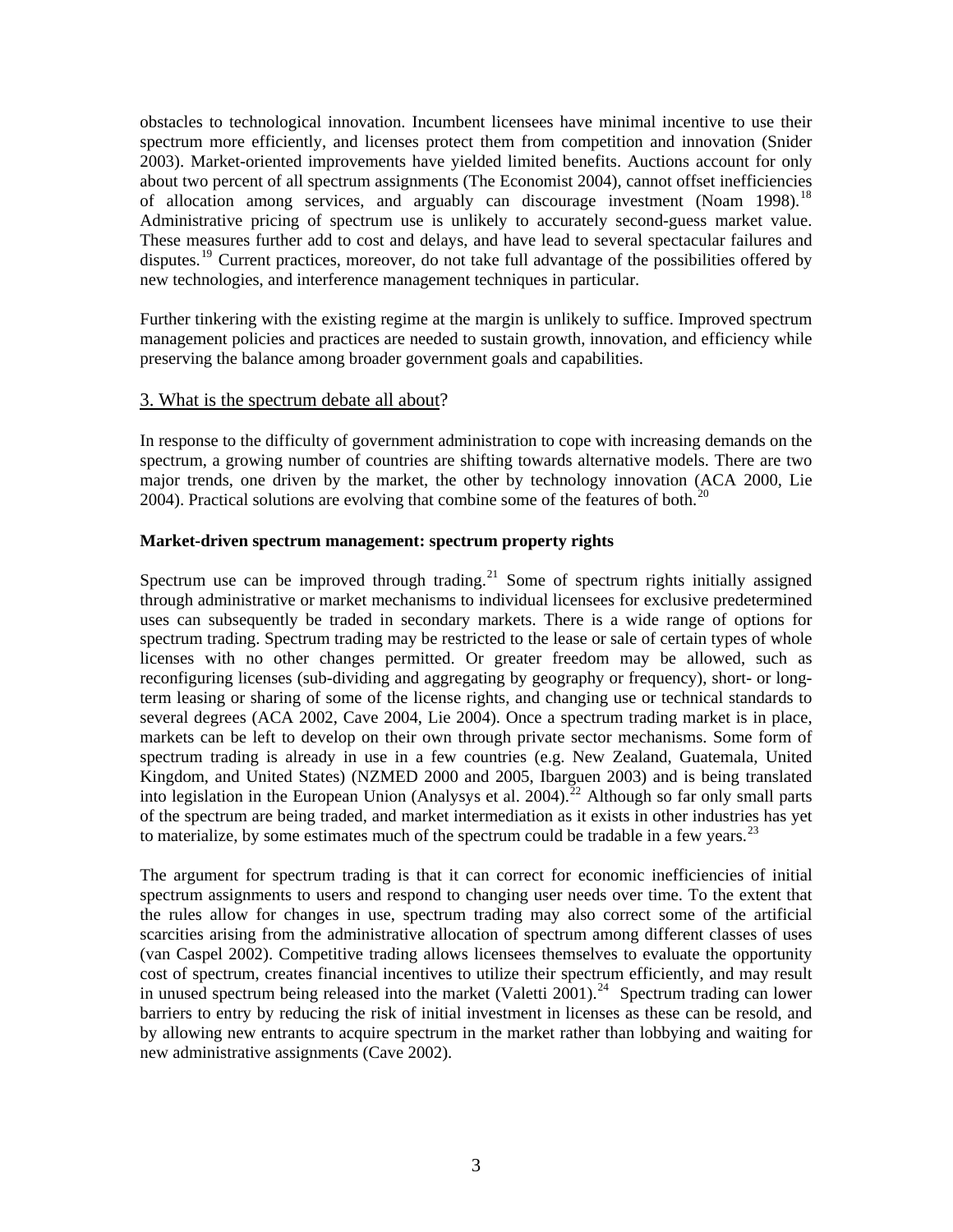There are concerns, however, that spectrum trading will increase the risk of interference, allow spectrum hoarding by players seeking to restrict competition, lead to high transaction costs in assembling spectrum bands for contiguous geographical areas, and reduce the benefits from international harmonization and standardization (Lie 2004).

Moreover, secondary trading arguably does not go far enough. Licensee rights are generally granted subject to eligibility, service, technical, and implementation requirements. These administrative requirements often result in economic inefficiencies that downstream markets, however well they may work, cannot overcome by themselves.<sup>[25](#page-16-1)</sup> Instead, some argue that markets should become the primary means to attribute spectrum among uses and users. To this end, the rights generally granted to licensees should be broadened, permitting flexible use of the allocated spectrum and eliminating all licensing requirements that are not related to interference or anti-competitive concentration (Rosston et al. 2001).

These arguments have led to proposals for developing markets for spectrum property rights akin to those in place for most other industries.<sup>[26](#page-16-1)</sup> A licensee would have exclusive and transferable rights to use specified frequencies within a geographic area, with flexible rights of use governed primarily by technical rules to protect against interference. Licensees would be free to sell, lease, divide, and aggregate spectrum parcels without limitation as to uses or technologies other than to comply with interference and competition rules. Other prospective users of these frequencies would need to obtain the licensee's approval and agree on terms and conditions.

The main argument for the spectrum property rights approach is that it would increase dramatically the economic efficiency of spectrum use. One consequence of putting all spectrum on the market would be that so much spectrum might be freed that the price could drop close to zero (Faulhaber et al. 2002).<sup>[27](#page-16-1)</sup> Additional arguments include improved transparency (hence reduced opportunity for corruption), faster response to changing technology and demand, and reduced administrative burden on governments and users.

Concerns about the spectrum property rights approach relate mainly to the risk of abuse of market power, government capacity to pursue and preserve social objectives, managing interference and related disputes, and compatibility of technical standards (Valetti 2001). A particular worry is that an all-out property rights regime might encourage commercial hoarding of spectrum rights, which could exclude commercial competitors as well as innovative, non-profit, public-service, or other uses of the spectrum that benefit society as a whole.<sup>[28](#page-16-1)</sup> Another concern relates to the transition from the existing system (and existing assignments of rights) to a property rights regime and the initial assignment of rights.

Some, moreover, argue that the move towards markets of spectrum property rights merely entrenches the orthodoxy of licensing the spectrum to singular users,<sup>[29](#page-16-1)</sup> while the underlying assumptions of inherent spectrum scarcity and need for exclusive use to protect against interference are being challenged by new technologies.

#### **Technology innovation-driven spectrum management: spectrum commons**

The second major driver of the spectrum debate is technological innovation. Radio technologies now coming to market or under development allow for more efficient use and easier sharing of the spectrum and may render spectrum scarcity obsolete. At the heart of these new technologies is the application of advanced digital processing techniques and resulting increased capability to control interference. Major developments include compression (eliminating redundant information), multiplexing (sharing the capacity of one set of frequencies among several signals),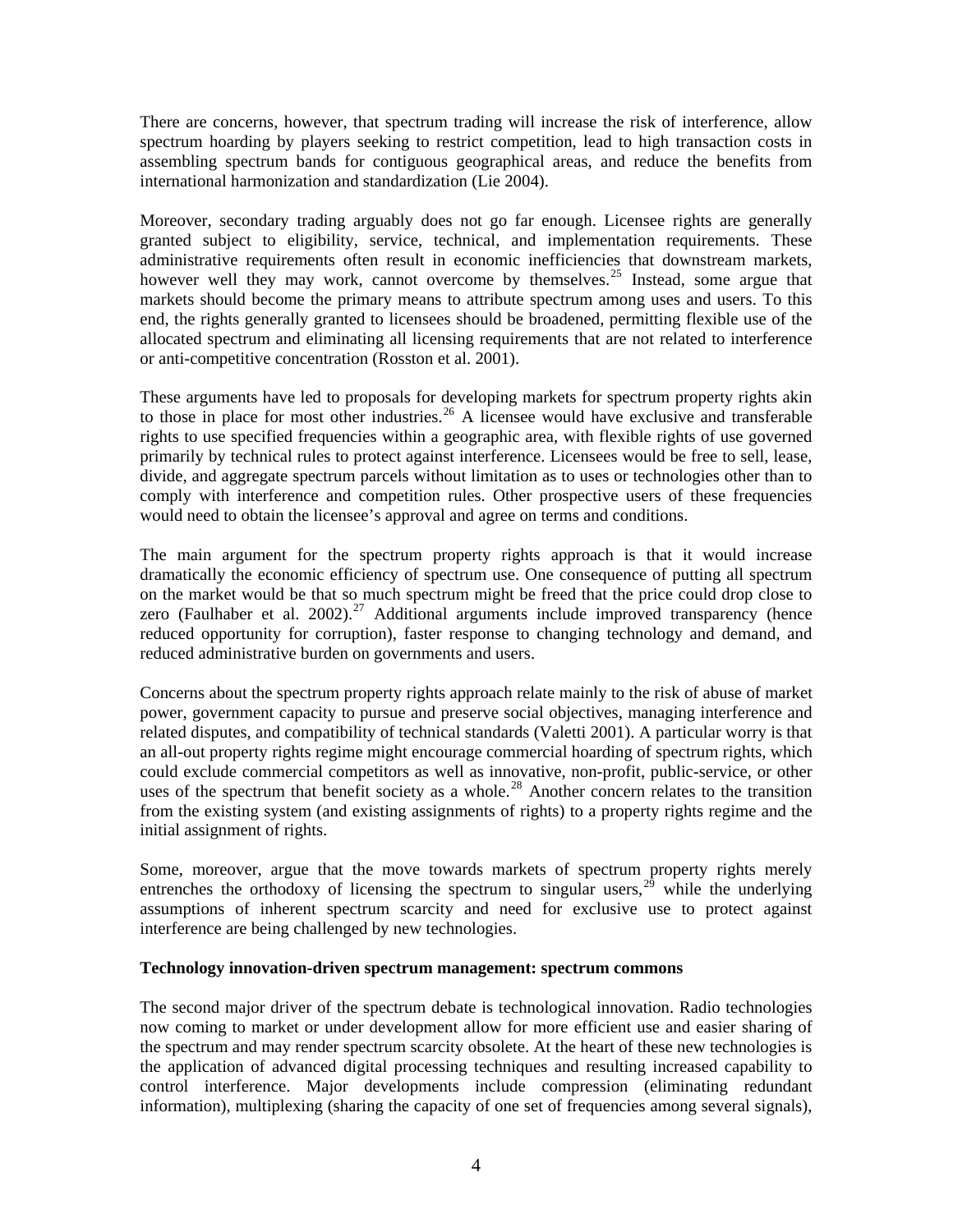and spread spectrum (distributing one signal over many frequencies) (Snider  $2003$ ).<sup>[30](#page-16-1)</sup> Other recent innovations include smart radios and antennas, software-defined radios, cognitive radios, and mesh, ad-hoc, or viral networks.<sup>[31](#page-16-1)</sup> As a group, these technologies enable users not to cause insurmountable interference to each other even when transmitting at the same time, in the same place, and on the same parts of the spectrum.<sup>[32](#page-16-1)</sup>

Technological innovation is ushering in a commons approach to spectrum management.<sup>[33](#page-16-1)</sup> In a spectrum commons model, spectrum is available to all users that comply with established technical standards (e.g. power limits) to mitigate potential interference. Usage rights are flexible, with minimal or no restrictions placed on the types of use of the spectrum. In contrast with administration and property rights, both predicated on spectrum scarcity and exclusive use, the commons approach is based on sharing spectrum widely among users without guarantees of interference-free operation. Several specific models are being tried or proposed.<sup>[34](#page-16-1)</sup> The license-exempt model allows using designated bands without a license.<sup>[35](#page-16-1)</sup> Sometimes the authorization for use of these bands is accompanied by some limitations, such as regarding transmitted power, range, or protocols.<sup>[36](#page-16-1)</sup> A more general open wireless networks model involves qualified users managing themselves the use of spectrum as public property through intelligent use of technology (Benkler 1998). $^{37}$  $^{37}$  $^{37}$ 

Different forms of spectrum commons are already in place in several countries, usually in the bands allocated to industrial, scientific and medical devices.<sup>[38](#page-16-1)</sup> The advent of technologies such as WiFi, and more recently WiMax, open up opportunities for broadband access in license-exempt bands, at various distance ranges. According to the ITU, by late 2004, 55 countries had allocated spectrum for license-exempt use (ITU 2004). There are numerous consultations underway around the world about extending the commons approach to additional services. The trend is for licenseexempt use to grow. Several countries have also permitted the use of some new technologies, such as ultra-wide band (UWB), to operate across bands in which exclusive user licenses are in use, acknowledging that spectrum sharing is possible. The U.S. is also furthering this idea by discussing the concept of allowing any transmission whose interference does not surpass a certain level to exploit already-assigned frequencies (FCC 2003a).<sup>[39](#page-16-1)</sup> These initiatives, however, stay shy of the more general idea of open wireless networks.

The argument for a spectrum commons is mainly that it encourages spectrum-efficient new radio technologies.[40](#page-16-1) A spectrum commons also precludes spectrum warehousing, can reduce spectrum scarcity, $41$  and may result in lower capital requirements. $42$  By promoting technological innovation, the commons approach lowers entry barriers and enhances competition. The regulatory burden on all players is reduced, as users do not need exclusive licenses since the new technologies themselves provide more cost-effective alternative means to contain interference. Moreover, exclusive-use licensing is poorly suited to authorize these new technologies, and thereby delays the benefits they can bring (Ikeda 2003, Benkler 2002, Reed 2005).

The main concern about the commons approach is that, to the extent that spectrum scarcities may remain despite technological innovation, there is the risk that the commons will be overused and result in excessive interference.<sup>[43](#page-16-1)</sup> Associated risks are spectrum hoarding and intentional harmful interference.<sup>[44](#page-16-1)</sup> Related areas of concern include enforcement,<sup>[45](#page-16-1)</sup> managing spectrum disputes,<sup>[46](#page-16-1)</sup> coexistence with legacy equipment,  $47$  and irreversibility of deregulation and related loss of government control of over the spectrum.<sup>[48](#page-16-1)</sup> Moreover, there are some indications that a commons regime may not be as attractive to investors as an exclusive rights system (FCC 2003).<sup>[49](#page-16-1)</sup>

# **Combined approaches: administration, property rights, commons**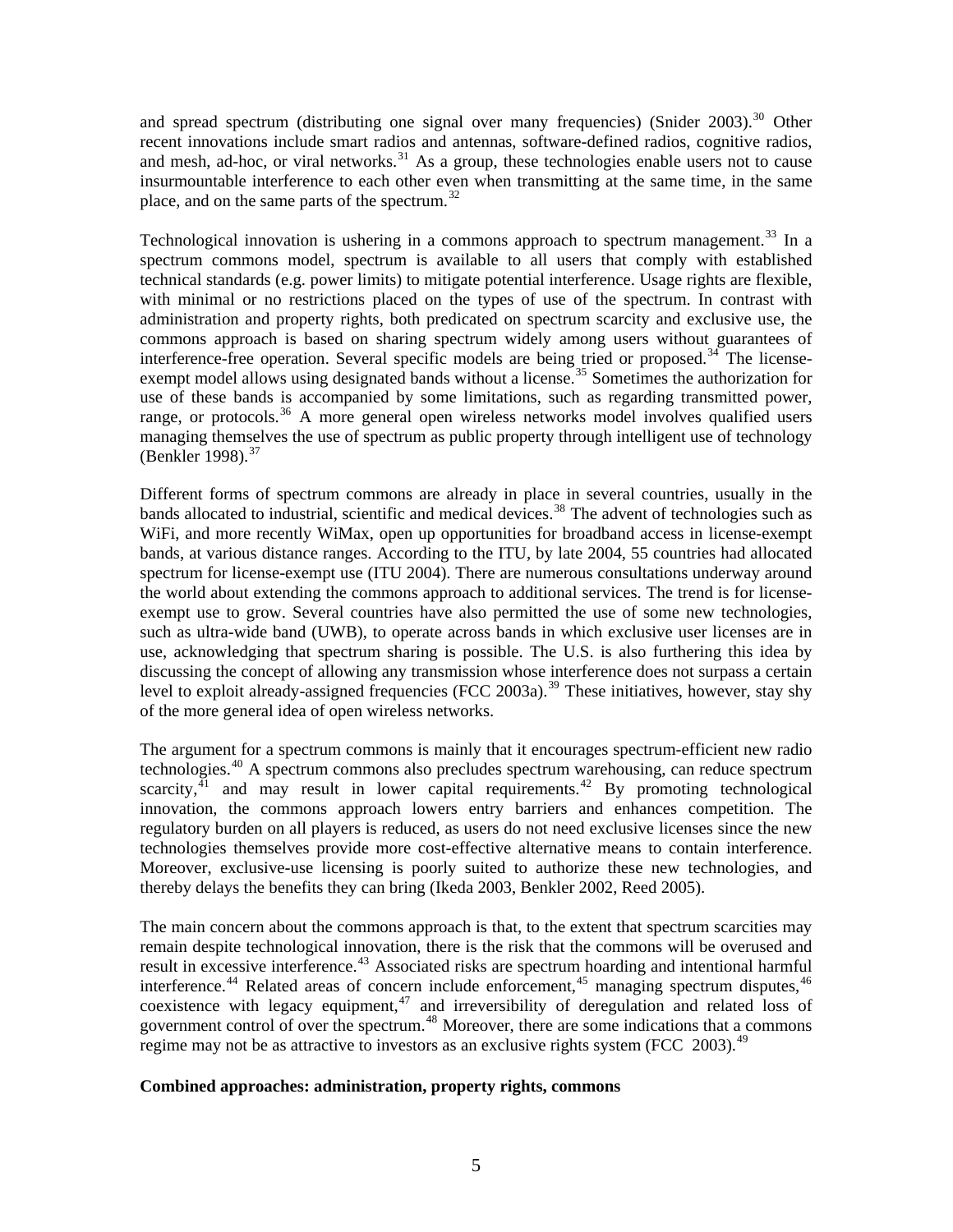Looking forward, at least in the medium term, the debate on spectrum reform is not ushering in immediate wholesale replacement of current policies and practices. Rather, the balance between administration, property rights, and commons is shifting. Although either the spectrum rights or the commons approach to the spectrum arguably would be an improvement over traditional administration, it is unclear whether and which one would be best in the long run.

Comparisons among spectrum management models depend on complex tradeoffs among factors and on how the different models are defined (Ting et al. 2004). The spectrum rights approach is likely to work best where there is acute spectrum scarcity and the transaction costs of moving spectrum from low to high value uses is low. When transaction costs are high, the rights model would arguably still be better than administration but some economically efficient adjustments would not take place (FCC 2002). In the medium term, exclusive spectrum rights (either under government administration or a property rights regime) might be appropriate where large-scale investments in network infrastructure are needed. Commons approaches have advantages for short range communication, in relatively closed spaces (such as offices, hotels, or airports), or where communication density and use of the spectrum are low such as in rural areas.

The different models are not necessarily mutually exclusive.<sup>[50](#page-16-1)</sup> Commons can work alongside a property rights solution while reducing transaction costs. A group of frequencies could be organized as a commons among participants but have exclusive rights with respect to third parties. Mobile operators own the right to use certain frequency bands, but their customers share these bands regulated through technology.<sup>[51](#page-16-1)</sup> Equipment suppliers could acquire exclusive spectrum rights within which the buyers of their products would operate on a shared basis. Amateur radio is a service where many individually licensed users share parts of the spectrum in common.<sup>[52](#page-16-1)</sup>

Spectrum rights can be designed so as to approximate some of the benefits of the commons model. A variant of the exclusive property rights approach would subject licensees to government-mandated easements. Easements would, for example, allow other users to transmit on the same frequencies without the licensees' authorization, provided they do not interfere with the licensees' services (Faulhaber et al. 2002).<sup>[53](#page-16-1)</sup> This variant addresses the high transaction costs that otherwise would be incurred by users of several new technologies now coming to market (e.g. ultra wide band, software-defined radios) that have considerable spectrum-saving potential and network development advantages but need broad access to the spectrum.<sup>[54](#page-16-1)</sup> Easements could also address high transaction costs for users that need immediate but short-term access to certain portions of the spectrum (e.g. public safety agencies) or global access to spectrum under harmonized rules (e.g. satellite operators) (FCC 2002).<sup>[55](#page-16-1)</sup>

Ways have been outlined to make a rapid transition between approaches, for example from administration to property rights (Kwerel 2002).<sup>[56](#page-16-1)</sup> In most countries, however, the regime is likely to be adjusted only gradually. It may be necessary and possible to experiment with property rights and commons in a scale large enough to achieve effective results, yet retain the option of later choosing one or the other solution (Benkler 2002).

In most realistic scenarios for migrating from spectrum administration to property rights or commons approaches, administration will continue to play a significant, if declining, role.<sup>[57](#page-16-1)</sup> This recognizes the existence of large vested interests and sunken costs associated with the outcomes of each approach, and the expectation that some government intervention and regulation will be unavoidable to reconcile diverse public policy objectives as well as deal with market imperfections. In particular, each country's ability to contain anti-competitive behavior, including strategic behavior of firms in spectrum markets, will condition the pace at which spectrum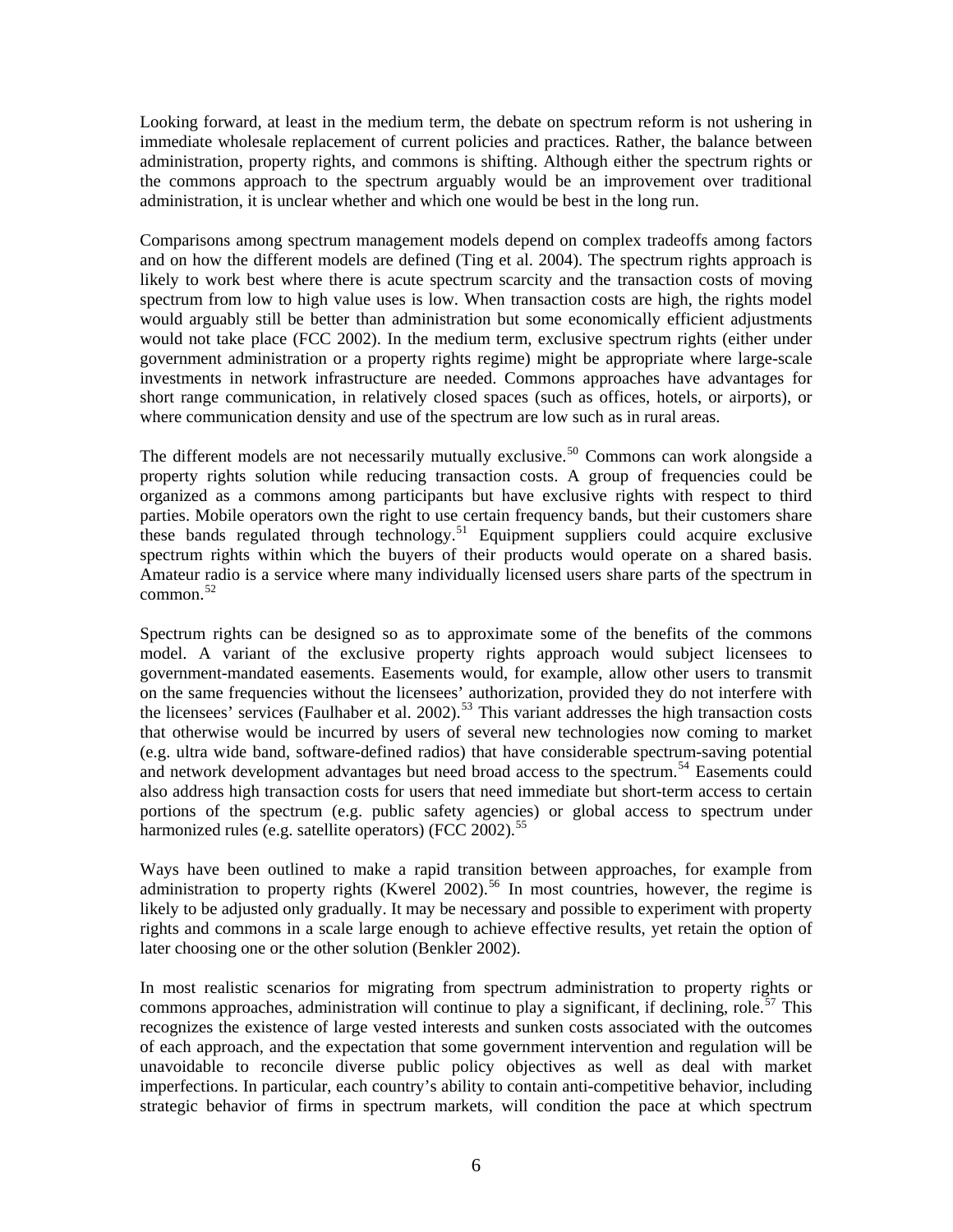management can be overhauled. Improvements are possible in current administration practice, for example, allowing spectrum sharing on a geographical basis. Recognizing that where the major demand for a particular service is limited to areas of high population density, other services can use the same frequencies outside these areas.<sup>[58](#page-16-1)</sup> Most developing countries would also gain from bringing spectrum administration up to current best practice.<sup>[59](#page-16-1)</sup>

Changes in spectrum management at the national level will be conditioned by related progress at the international level. Given the propagation characteristics of radio signals, there needs to be some degree of coordination, if not of harmonization, of the different spectrum arrangements in order to avoid interference. Also, in the interest of consumers, it is desirable to maintain some level of international uniformity to support economies of scale in device production and global circulation, such as in roaming. In debating the direction and pace of change of national spectrum management, governments would do well to also reflect on how to best use regional frameworks for coordination, harmonization, and debate at the international level. $60$ 

# 4. Why does all this matter to developing countries?

This debate on spectrum management reform is deeply relevant to developing countries. It could be argued that the debate arises out of the circumstances that prevail in high-income countries: acute scarcity of spectrum coexisting with widespread underutilization, intense pressure of a large manufacturing sector to develop markets for new technologies, a dynamic private sector interested in developing new business opportunities and capable of mobilizing the necessary skills and financial resources, and mature institutions capable of dealing with complex issues and enforcing sectoral and general competition laws and rules. These are not the typical conditions prevailing in low- and middle-income countries. Yet the significance of the changes underway is global. Below are some reasons why this is the case in developing countries.

• Spectrum management typically lags way behind the development of competitive, private led telecommunications markets. This poses growing obstacles to further sector development. Improving spectrum administration would yield significant benefits, but governments may wish to consider moving straight into property rights or commons approaches. Developing countries at an early stage of building up spectrum management capacity may benefit from adopting new solutions from the start.  $\frac{61}{1}$  $\frac{61}{1}$  $\frac{61}{1}$  These may be especially well suited for low- and middle-income countries. $62$ 

• Wireless has become the technology of choice for developing existing and new networks. Developing countries have the opportunity to import new technologies at marginal cost. In turn, they add scale to global production further reducing costs and accelerating innovation.<sup>[63](#page-16-1)</sup> Developing countries also can become fertile testing grounds in the early stages of commercial deployment. Thus, although emerging economies (not even the largest ones, such as China or India) are not yet in a position to take technological leads that diverge from major industrial markets, they play an active role in technological innovation.<sup>[64](#page-16-1)</sup>

• Governments seeking to benefit from the new technologies must remove impediments to their adoption. This requires being aware of the new opportunities and challenges, identifying aspects of the legal and regulatory framework that pose obstacles to early adoption, and strengthening capacity to implement modern solutions in a fast-changing global environment.

• New spectrum solutions cannot be adopted without careful examination of their relative merits in specific contexts. Not all developing countries would do well by replicating best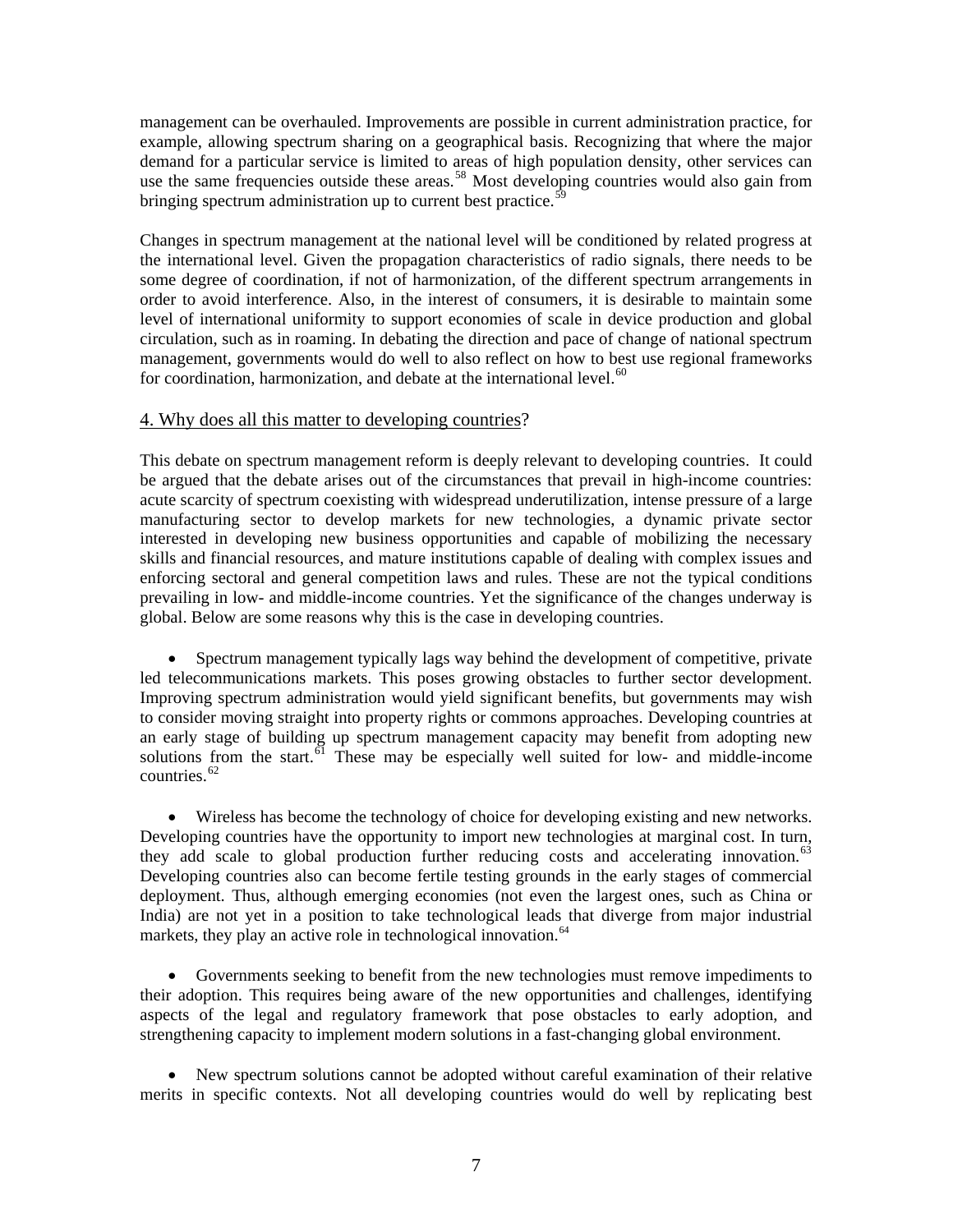practices from high-income countries. While the broad drivers and principles of change are likely to be similar across a wide range of countries, the specific solutions may need to be designed with an open mind, and the path of change calibrated case by case.

• Developing countries can add global momentum to spectrum reform. Solutions that prove themselves in a few high-income countries may catch the attention of innovators in some developing countries. Initial successes could diffuse quickly throughout the developing world, as has occurred with telecommunications sector reforms.<sup>[65](#page-16-1)</sup>

• Developing countries play a significant role in international governance of the spectrum. Most countries are active members of the ITU. A growing number subscribe to trade agreements that deal with telecommunications. It is to their advantage to participate effectively in the process of changing the global and regional frameworks for spectrum management.

# 5. Conclusion

The debate underway on alternatives to traditional government administration of the spectrum is relevant to all countries. Although the debate is mainly taking place in high income countries, it can usefully inform policy decisions in a much wider range of economies. A systematic assessment of the relative merits of each approach under given country conditions remains to be undertaken, but some questions can already be raised:

• How would the various approaches to spectrum management fare in low-income countries? These countries often have weak governance, incomplete infrastructure networks, large rural populations with minimal service, fast growth, and persistence of legacy equipment.<sup>[66](#page-16-1)</sup> Given that in the past many have had difficulty establishing and enforcing sector rules, can they be expected to perform better under alternative spectrum models? Would they have sufficient institutional capacity and expertise to undertake regime changes? $67$ 

• How much effort should be invested in improving government administration of the spectrum? There is ample opportunity to improve existing arrangements, but how far should the governments go building up a system that is expected to have a declining role? What would happen if developing countries maintained their current spectrum policies? What should prompt them to change, and when? Rather than move to a different model, would some developing countries not be better off by cleaning up, assigning, and more effectively policing spectrum use under better government administration?

• What agencies could deal with harmful interference and resolve disputes? In the context of weak sector regulation and often non-existing competition law and enforcement, can this function be outsourced? A commons approach presumes some self-regulation among users. Can this be expected in emerging markets?

• Are market approaches to spectrum management sufficiently participatory, or is there a danger that spectrum will be cornered by a few influential players? How can strategic behavior of incumbents be contained? How much spectrum should governments place on the market?

• Who would pay for the cost of spectrum regulation as larger segments are released for unlicensed use? How can government treasuries be weaned from the large rents they have grown accustomed to exact from spectrum licensees?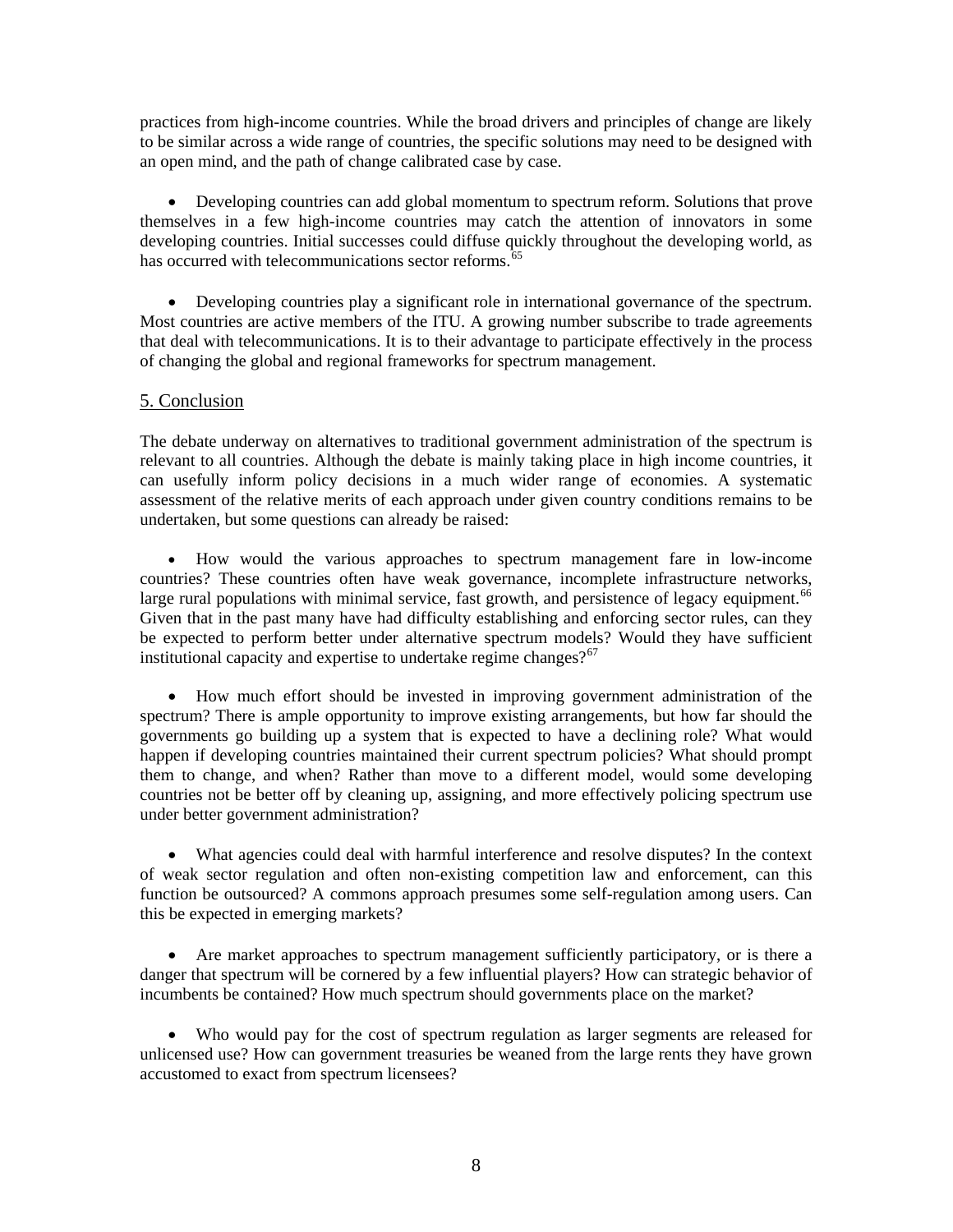• How can spectrum policies be better integrated with telecommunications and broadcasting sector reforms and economic policy generally? How can the interests of diverse stakeholders be reconciled? What are viable institutional solutions do achieve this? How serious is the problem of spectrum assigned to the military and security forces?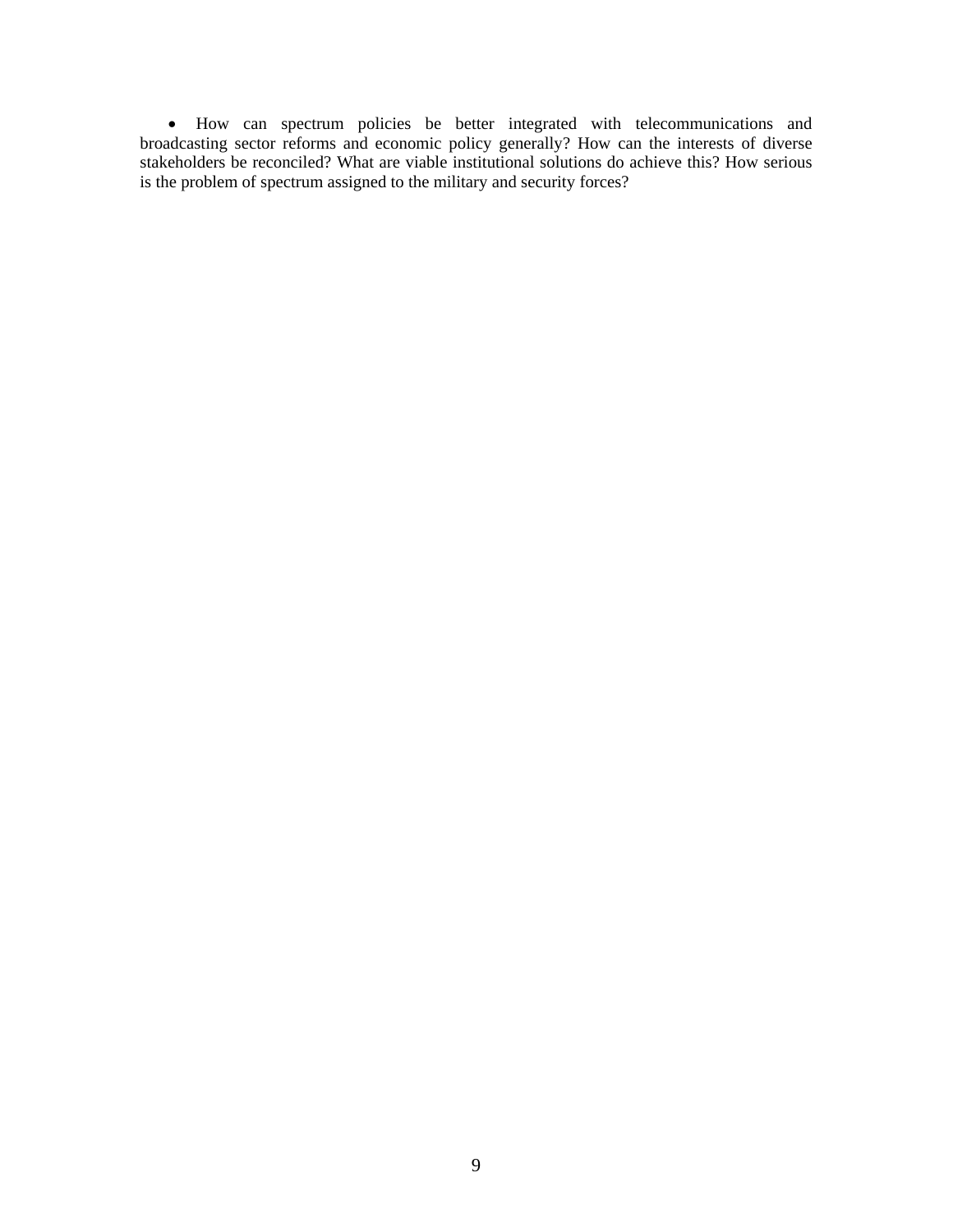# References

Analysys and DotEcon 2004, 'Study on conditions and options in introducing secondary trading of radio spectrum in the European Community', May 2004. Accessible at [http://www.dotecon.com/images/reports/secontrad\\_final.pdf](http://www.dotecon.com/images/reports/secontrad_final.pdf) 

ACA 2002, 'Inquiry Report - Review of Radiocommunication Acts and of the Market Based Reforms and Activities Undertaken by the Australian Communications Authority', Australian Communications Authority. Report No 22, 1st July 2002. Accessible at <http://www.pc.gov.au/inquiry/radiocomms/finalreport/radiocomms.pdf>

Bauer, J. 2002, '[A Comparative Analysis of Spectrum Management Regimes'](http://intel.si.umich.edu/tprc/papers/2002/85/SpectrumManagement.pdf), Telecommunications Policy Research Conference, Arlington, Virginia. Accessible <http://intel.si.umich.edu/tprc/papers/2002/85/SpectrumManagement.pdf>

Bauer, J. 2003, 'Impact of license fees on the prices of mobile voice service,' *Telecommunications Policy* 27 no. 5-6, pp. 417-434

Benkler, Y. 1998, 'Overcoming Agoraphobia: Building the Commons of the Digitally Networked Environment," *Harvard Journal of Law & Technology* vol.11 No. 287. Accessible at <http://www.benkler.org/agoraphobia.pdf>

Benkler, Y. 2002, 'Some Economics of Wireless Communications', *Harvard Journal of Law and Technology*, Volume 16, No 1. Accessible at <http://jolt.law.harvard.edu/articles/pdf/v16/16HarvJLTech025.pdf>

Carter, R., A. Lahjouji, and N. McNeil 2003, 'Unlicensed and Unshackled: A Joint OSP-OET White Paper on Unlicensed Devices and Their Regulatory Issues', Federal Communications Commission Working Paper #39, May 2003. Accessible at [http://hraunfoss.fcc.gov/edocs\\_public/attachmatch/DOC-234741A1.pdf](http://hraunfoss.fcc.gov/edocs_public/attachmatch/DOC-234741A1.pdf) 

Cave, M. 2002, 'Radio spectrum management review; an independent review for the DTI and HM treasury'. Accessible at [http://www.Ofcom.org.uk/static/archive/ra/spectrum](http://www.ofcom.org.uk/static/archive/ra/spectrum-review/2002review/1_whole_job.pdf)[review/2002review/1\\_whole\\_job.pdf](http://www.ofcom.org.uk/static/archive/ra/spectrum-review/2002review/1_whole_job.pdf) 

Faulhaber, G. and D. Farber, 2002, 'Spectrum Policy Task Force Report', Federal Communications Commission, Washington, DC. Accessible at [Spectrum](http://hraunfoss.fcc.gov/edocs_public/attachmatch/DOC-228542A1.pdf) Management: Property Rights, Markets, and the Commons", AEI-Brookings Joint Center, Working Paper 02-12. Accessible at<http://www.aei-brookings.org/admin/authorpdfs/page.php?id=217>

FCC 2002, 'Report of the Spectrum Rights and Responsibilities Working Group', Federal Communications Commission Spectrum Policy Task Force, November 15, 2002. Accessible at <http://www.fcc.gov/sptf/files/SRRWGFinalReport.doc>

FCC 2003a, 'Notice of Enquiry and Notice of Proposed Rulemaking – Establishment of an Interference Temperature Metric to Quantify and Manage Interference and to Expand Available Unlicensed operation in Certain Fixed, Mobile and Satellite Frequency Bands'. Federal Communications Commission, ET Docket No. 03-237. Accessible at [http://hraunfoss.fcc.gov/edocs\\_public/attachmatch/FCC-03-289A1.pdf](http://hraunfoss.fcc.gov/edocs_public/attachmatch/FCC-03-289A1.pdf)

FCC 2003b, ["Allocations and Service Rules for the 71-76 GHz, 81-86 GHz and 92-95 GHz](http://hraunfoss.fcc.gov/edocs_public/attachmatch/DA-04-3151A1.pdf)  [Bands](http://hraunfoss.fcc.gov/edocs_public/attachmatch/DA-04-3151A1.pdf)**",** Federal Communications Commission. Accessible at [http://wireless.fcc.gov/services/millimeterwave](http://wireless.fcc.gov/services/millimeterwave/)

Gast, M. 2002, *802.11 Wireless Networks – The Definitive Guide*, O'Reilly, Sebastopol CA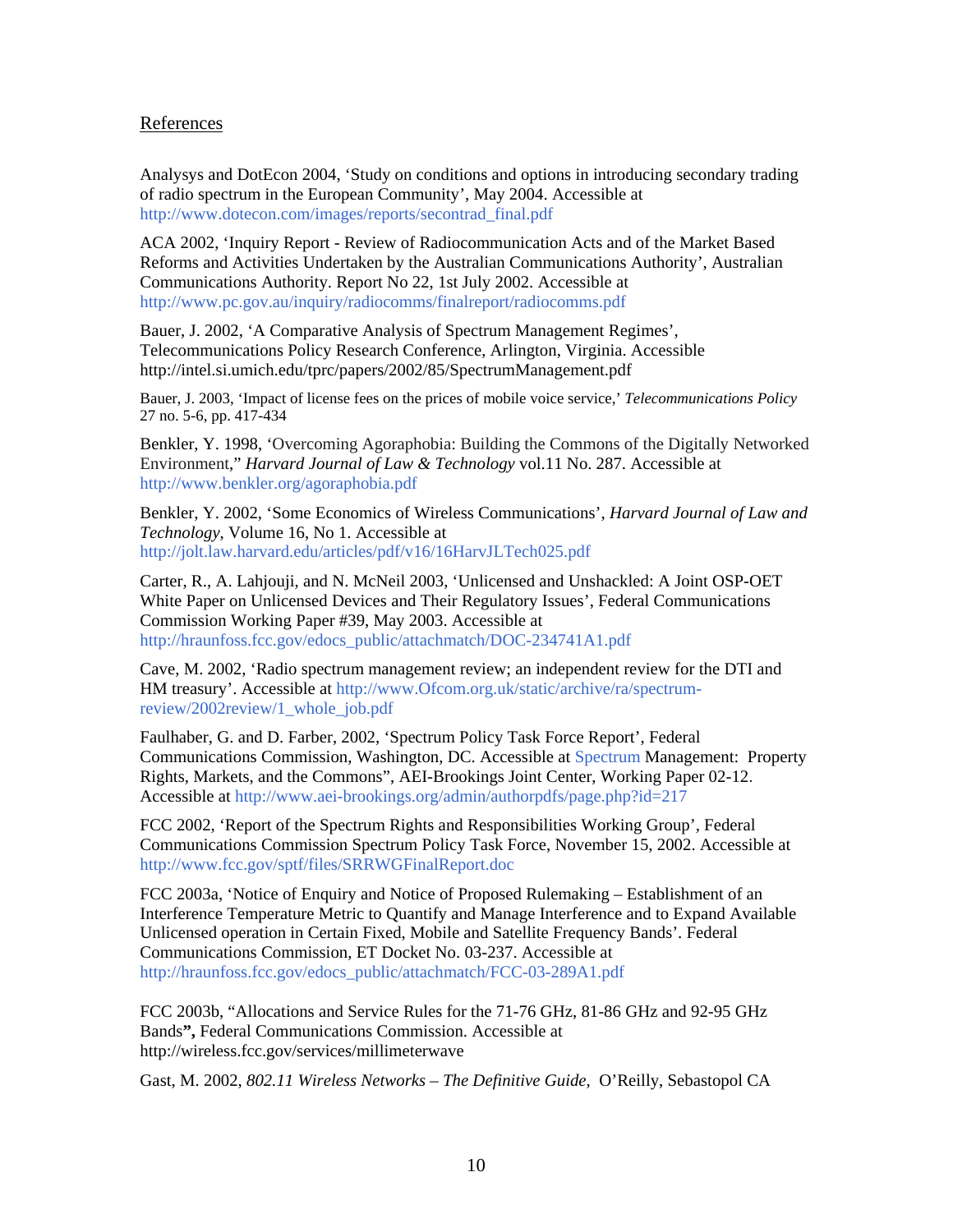Hatfield, D. 2005, 'Spectrum Management Reform and the Notion of the Spectrum Commons' *Southern African Journal of Information and Communication*, Issue number 4 (Spring 2005). Available at http://link.wits.ac.za/journal/j0401-hatfield-spectrum.pdf

Hazlett, T. 1998, 'Assigning Property Rights to Radio Spectrum Users: Why Did FCC License Auctions Take 67 Years'", *The Journal of Law and Economics*, Volume 41, Number 2, Part 2. Accessible at <http://www.manhattan-institute.org/hazlett/rahazl3.pdf>

Ibarguen, G. 2003, 'Liberating the Radio Spectrum in Guatemala', *Telecommunications Policy*, Volume 27, Issue 7, pp.543-554.

Ikeda, N. 2003, 'Spectrum Buyouts: A Mechanism to Open Spectrum', revised December 2003, Research Institute of Economy, Trade, and Industry, Tokyo. Accessible at <http://www.rieti.go.jp/jp/publications/dp/02e002.pdf>

ITU 2004, *Trends in Telecommunication Reform 2004/2005: Licensing in an Era of Convergence*, International Telecommunication Union, Geneva

Jain, R. 2001, ['Spectrum Auctions in India: Lessons from Experience'](http://rru.worldbank.org/PapersLinks/Open.aspx?id=925) *Telecommunications Policy*, Volume 25 (10/11) pp 671-688

Klemperer, P. 2002, 'How (Not) to Run Auctions: the European 3G Telecom Auctions,' *European Economic Review*, Volume 46, pp 829–45. Accessible at http://papers.ssrn.com/sol3/papers.cfm?abstract\_id=297907

Kurtin, O. 2003, "NextWave Supreme Court Victory Ends Five-Year Struggle over US Wireless Auction Rules", Telecomfinance 99. Accessible at <http://www.salans.com/publications/pdf/pub1058lang1.pdf>

Kwerel, E. 2000, 'Spectrum Auctions Do Not Raise the Price of Wireless Services: Theory and Evidence', Federal Communications Commission White Paper. Accessible at <http://wireless.fcc.gov/auctions/data/papersAndStudies/SpectrumAuctionsDoNotRaisePrices.pdf>

Kwerel, E. and J. Williams 2002, 'A proposal for a rapid transition to market allocation of spectrum', Federal Communications Commission, OPP Working Paper No. 38. Accessible at [http://hraunfoss.fcc.gov/edocs\\_public/attachmatch/DOC-228552A1.pdf](http://hraunfoss.fcc.gov/edocs_public/attachmatch/DOC-228552A1.pdf)

Neto, I. 2004, 'Wireless networks for the developing world: the regulation and use of licenseexempt bands in Africa'. MIT, Cambridge, MA.

Noam, E. 1998, '[Spectrum Auctions: Yesterday's Heresy, Today's Orthodoxy, Tomorrow's](http://ideas.repec.org/a/ucp/jlawec/v41y1998i2p765-90.html)  [Anachronism. Taking the Next Step to Open Spectrum Access](http://ideas.repec.org/a/ucp/jlawec/v41y1998i2p765-90.html)', *Journal of Law & Economics*, Volume 41, Issue 2, pp 765-790. Accessible at <http://www.citi.columbia.edu/elinoam/articles/SPECTRM1.htm>

Nunno, R. 2002, 'Review of spectrum management practices', International Bureau, Strategic Analysis and Negotiations Division, Federal Communications Commission. Accessible at [http://hraunfoss.fcc.gov/edocs\\_public/attachmatch/DOC-229047A1.pdf](http://hraunfoss.fcc.gov/edocs_public/attachmatch/DOC-229047A1.pdf) 

NZMED 2000, 'New Zealand Spectrum Management, a decade in review: 1989 – 1999', New Zealand Ministry of Economic Development, Wellington. Accessible at <http://www.med.govt.nz/rsm/publications/pibs/pib35.pdf>

NZMED 2005, 'Review of Radio Spectrum Policy in New Zealand', New Zealand Ministry of Economic Development, Wellington. Accessible at <http://www.med.govt.nz/rsm/spp/review/report/report.pdf>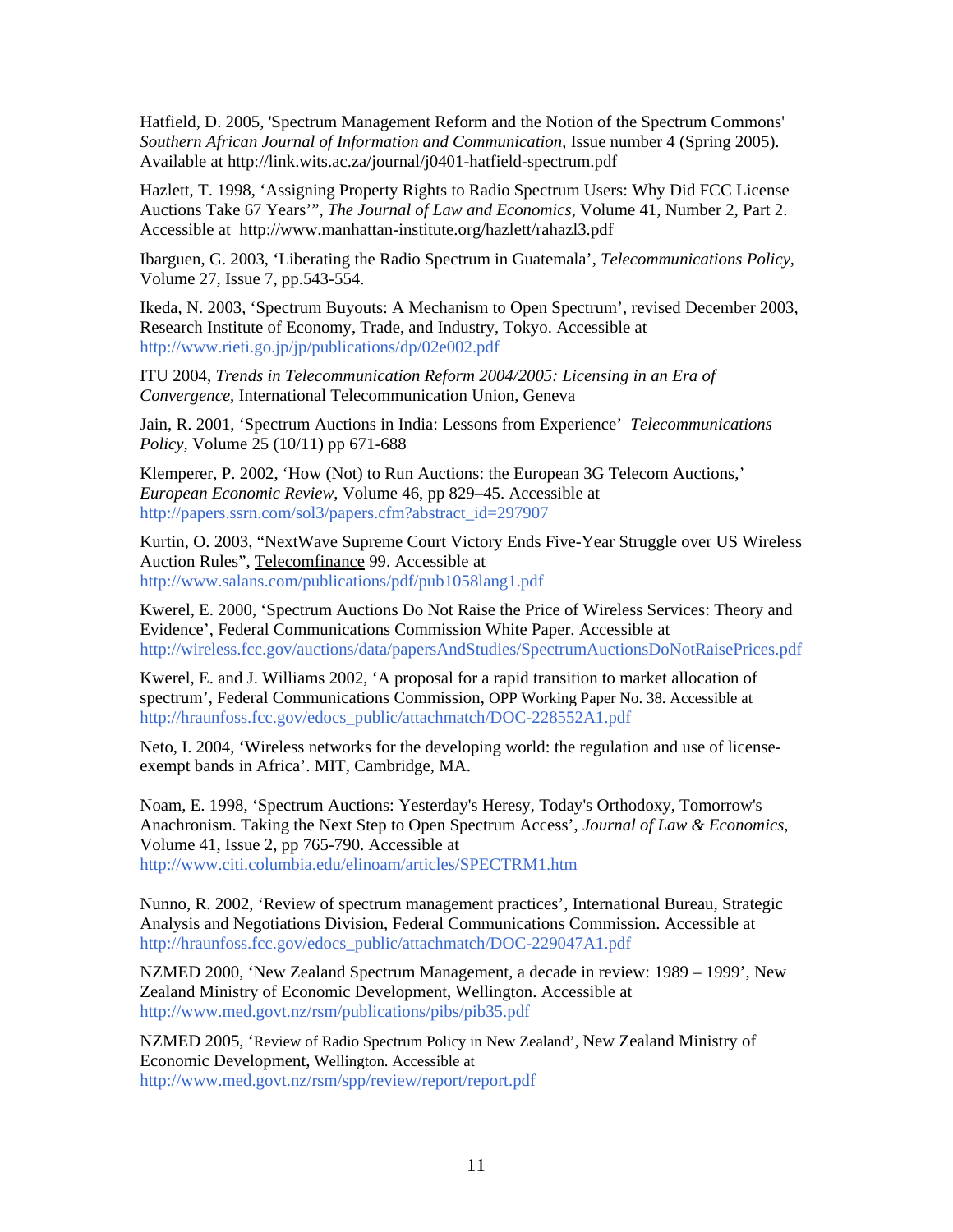Ofcom 2004, 'Spectrum Framework review', Office of Communications U.K., November 2004 Accessible at<http://www.g3psm.net/sfr1.pdf>

RA 2002, 'Strategy for the future use of the Radio Spectrum in the U.K.', Radiocommunications Agency, April 2002

Reed, D., 2001, "Why spectrum is not property - the case for an entirely new regime of wireless communications policy". Accessible at

<http://www.reed.com/dprframeweb/dprframe.asp?section=paper&fn=openspec.html>

Rosston, G. and T. Hazlett 2001, 'Comments of 37 Concerned Economists,' In the Matter of Promoting Efficient Use of Spectrum Through Elimination of Barriers to the Development of Secondary Markets, Federal Communications Commission. Accessible at [http://www.aei](http://www.aei-brookings.org/admin/authorpdfs/page.php?id=417)[brookings.org/admin/authorpdfs/page.php?id=417](http://www.aei-brookings.org/admin/authorpdfs/page.php?id=417) http://www.aeibrookings.org/admin/authorpdfs/page.php?id=417

Snider, J. 2003, 'An Explanation of The Citizen's Guide to the Airwaves', New America Foundation, Washington DC. Accessible at [http://www.newamerica.net/templets/ssl\\_forms/download/airwaves.pdf](http://www.newamerica.net/templets/ssl_forms/download/airwaves.pdf)

Staple, G. and K. Werbach 2003, 'The Coming Spectrum Explosion— A Regulatory and Business Primer', *Communications Lawyer*, Volume 21,No.3. Accessible at New Zealand Ministry of Economic Development <http://werbach.com/docs/Staple&Werbach.reprint.pdf>

The Economist 2004, "On the same wavelength", Special Report Spectrum Policy, August 14-20, pp 61-63

Ting, C., S. Wildman, and J. Bauer 2004, 'Modeling the Efficiency Properties of Spectrum Management Regimes', working paper, Department of Telecommunication, Information Studies, and Media, Michigan State University, Telecommunications Research Project, Lansing, MI. Accessible at<http://quello.msu.edu/wp/wp-04-03.pdf>

TRP 2003, *Tutorial on Spectrum Management*, Section 2, Telecommunications Research Project, Hong Kong. Accessible online at [http://www.trp.hku.hk/e\\_learning/spectrum/section2.html](http://www.trp.hku.hk/e_learning/spectrum/section2.html)

Valetti, T. 2001 ['Spectrum Trading'](http://rru.worldbank.org/PapersLinks/Open.aspx?id=928), *Telecommunications Policy*, Volume 25: pp 655-657

Werbach, K. 2004.'Supercommons: Toward a Unified Theory of Wireless Communication', *Texas Law Review*, Vol. 82:863-973, Accessible at <http://werbach.com/research/supercommons.pdf>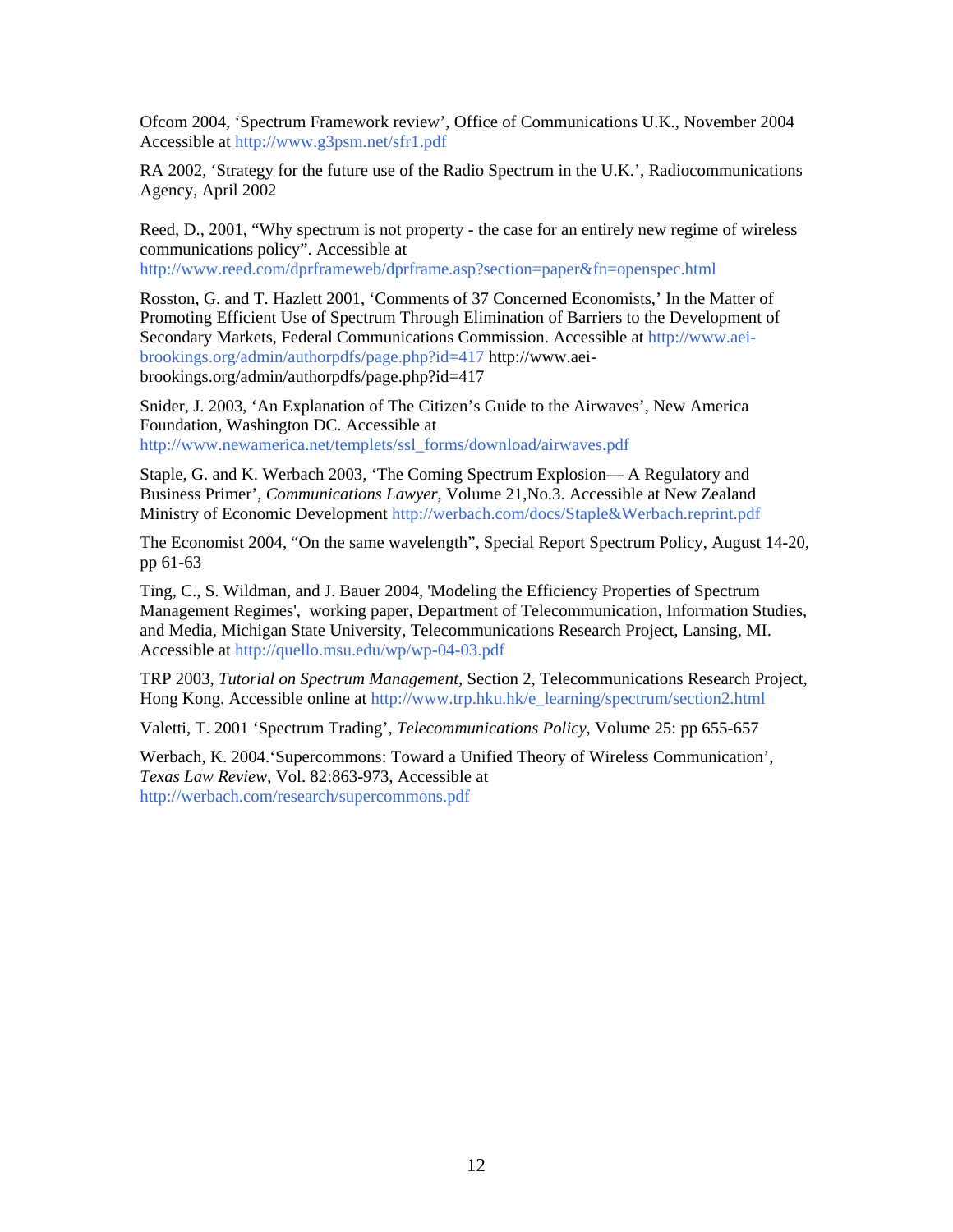#### **Notes**

The authors thank Johannes Bauer, Kenneth Carter, Robert Horvitz, Charles Kenny, Don MacLean, Peter Smith, and Nick Williams for their valuable comments and suggestions.

<sup>1</sup> For example, a workshop on spectrum management was held by the International Telecommunication Union (ITU) in February 2004. The first progress report on implementing new spectrum policies in the European Communities was issued in July 2004. The Economist published in August 2004 an extensive article on spectrum policy. Spectrum reform topics figured prominently in the Telecommunications Policy Research Conference in October 2004 and again in 2005. Spectrum trading has or is being introduced in New Zealand, the United Kingdom, and other OECD countries. Commercial trials of broadband wireless service are underway in Peru and some other developing countries using license-exempt spectrum made available by the authorities.

 $2^2$  Government administration of the spectrum is sometimes referred to as 'command and control' spectrum management.

<sup>3</sup> Below 3 GHz, approximately 25% is reserved for exclusive government use, 35% for exclusive private use, and 40% for shared uses. For the entire range of usable spectrum, shared use is dominant, with more than 90% of spectrum between 0-300 GHz allocated to shared uses. 4

<sup>4</sup> The ITU provides the framework for radio spectrum management worldwide, specifies the technical characteristics and operational procedures for wireless services, and coordinates the use of satellites for communication, broadcasting, and meteorology. This is done primarily through the World Radio Conference, which is convened by the ITU every three or four years.

 $<sup>5</sup>$  This is double the number of fixed phone lines. Mobile phones took less than a decade to catch up with a</sup> century of fixed telephone service development.

<sup>6</sup> Different propagation characteristics make some frequencies more desirable than others for particular applications. According to one estimate, the one percent of frequencies that are below 3GHz are worth more than the 99 percent from 3GHz to 300GHz (Snider 2003). The most valuable frequencies are sometimes referred to as 'beach-front' spectrum.

 $<sup>7</sup>$  This is in addition to the deliberate restriction of the number of spectrum licenses as a means to contain</sup> competitive pressure on incumbent operators or exact high license fees as windfall government revenues, both common practices in developing countries.

<sup>8</sup> For example, for third generation broadband mobile licenses in Germany and the UK. Overvalued stock markets and aspects of auction design also may have contributed to high bid prices.

<sup>9</sup> By one estimate, only five percent of the U.S. government's spectrum is used in any particular instant (The Economist 2004).

<sup>10</sup> Broadcast television channel 3 is vacant in New York because it is occupied in Philadelphia. This type of channel allocation plan was arguably necessary for interference-free reception of high-powered local stations in the 1950s, but technology has now moved on (Staple et al. 2003).

<sup>11</sup> Examples are the Terrestrial Flight Telephone System (TFTS), the European Radio Messaging System (ERMES), and to some degree the digital Terrestrial Trunked Radio (TETRA) (OFCOM 2004).

<sup>12</sup> Examples are some old radars still in operation, and the case of broadcast television. Satellite television could provide the same local channels as today's digital broadcast television, while also freeing up the broadcasters' valuable spectrum. The spectrum administration regime does not assign value to spectrum as a tradable asset. Some suggest adopting 'use it or lose it' rules (Cave 2002).

<sup>13</sup> In some cases, a broad range of uses is allowed (e.g., mobile voice and data), reducing somewhat the problems from rigid allocations that were typical in the past.

 $14$  This is well illustrated by the upper limits of the ITU's frequency tables which stood at 200MHz before 1947, and were up to 275 GHz (TRP 2003).

<sup>15</sup> Traditional administrative assignment practices include first-come-first-served, lotteries, and comparative hearings ('beauty contests').

<sup>16</sup> In the UK it was recommended to increase spectrum prices to full levels derived from an opportunity cost approach (even where licenses were not subject to auction), and refocus definition of congested areas so that spectrum pricing would align incentives for efficient spectrum use (Cave 2002). Australia also charges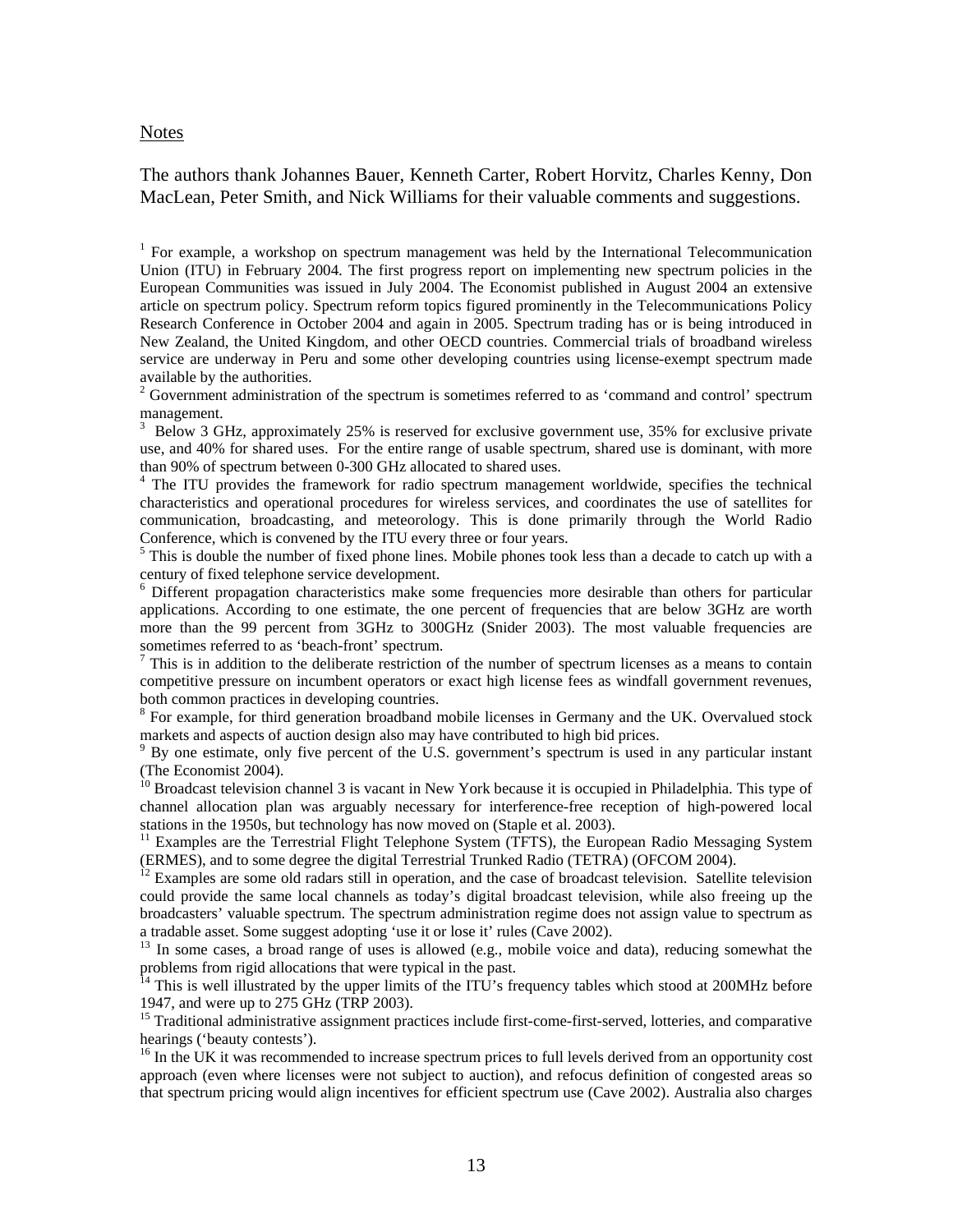its military for frequency use and is moving toward a scheme in which the defense authorities must obtain licenses for their systems.<br><sup>17</sup> Managing military spectrum efficiently is particularly urgent. In many countries, including the USA and

the UK, the military are the largest single user of spectrum. In the UK, they are allocated nearly 50 per cent of bands in the range 3-10 GHz as well as extensive frequencies elsewhere (Cave 2002). In the US, 64 percent of the spectrum under 3.1GHz is allocated to either exclusive or shared federal (including military) use (Snider 2003). In countries formerly part of the USSR the proportion of spectrum controlled by the military is often even higher, possible over 70 percent. Yet typically there is little accountability for efficient use of this spectrum, partly justified by political and strategic reasons. There have been cases of reallocation of military spectrum to civilian use. In the UK, for example, the spectrum for first-generation mobile telephony was released for civil use by the Ministry of Defence. It is generally believed, however, that the right mechanisms and incentives are not yet in place. In the UK, since 1999 the Ministry of Defence has faced spectrum use prices comparable to those levied on civil use. As of 2002 it was paying around £23m per year for most of its mobile radio and fixed links bands (Cave 2002).

 $18$  Whether auctions also contribute to higher prices is a question under debate. Evidence from the U.S., suggests that the use of auctions does not result in higher service prices but rather in lower profits (Kwerel 2000, Bauer 2003).

<sup>19</sup> The attribution of 3G licenses in Europe around 2000 illustrates the dangers of overbidding and the financial burden this places on operators (Klemperer, 2002). In the US, auctions in 1996 of PCS spectrum blocks reserved for small businesses and other designated entities (C and F blocks) led to some firms being unable to meet license payment obligations, bankruptcy, threat of revoking licenses, and protracted litigation all the way up to a Supreme Court decision in 2003 (Kurtin 2003). After the issuance of wireless licenses tendered in India in 1995, operators realized they could not honor their obligations, and following negotiation the government had little choice but to change the financial terms. A long process followed where the government and operators argued over their understanding of specific clauses. Eventually the case went up to the telecommunications disputes settlement and appellate tribunal, consuming considerable time and resources. For more details on the case of India see

http://tdsat.nic.in/Petition%20No.10%20of%202001.htm<br><sup>20</sup> Market and technology also were the two main drivers of telecommunications reforms from the 1980s. But whereas these twin and interdependent drivers led to a common set of reform propositions, in the current spectrum debate they result in sharply differentiated property rights and commons solutions. These, however, may be converging.

<sup>21</sup> Some spectrum has always been traded, albeit in contorted ways. A prime example is the sale of radio and television broadcasting stations. The huge prices paid for these stations reflect the value of the frequencies, not the equipment or even the client base.

<sup>22</sup> See also Bauer 2002, Hazlett 1998, and Kwerel et al. 2002.<br><sup>23</sup> In 2010 more than 70 percent of the UK spectrum is likely to be tradable (Ofcom 2004).

<sup>24</sup> Spectrum trading enabled the creation of a fourth broadcasting network in New Zealand covering 70 percent of the population and is credited with an increase in telephone penetration in Guatemala.

<sup>25</sup> Eligibility requirements (e.g. reserving spectrum bands for small enterprises) can impose costs on consumers by giving priority to relatively inefficient suppliers or encouraging market distortions to fit the rules. Service requirements that mandate some services and prohibit others (e.g. excluding PCS licensees from offering fixed services or broadcasting) may prevent spectrum from being used to deliver the services that the public most wants to receive. Technical restrictions (e.g. specifying the technology to be used to deliver a specific service) may discourage innovation. Implementation requirements (e.g. roll-out schedules) impose constraints that may be inconsistent with the licensees' business plans.

<sup>26</sup> The spectrum property rights approach is also referred to as the market approach. Although the case for market approaches to spectrum management was persuasively made in the 1950s, it only started to develop as a mainstream current of change around 2000. For a discussion of the '…political stability of economically inefficient licensing methods…' in the US, see Hazlett 1998.

 $27$  Spectrum for government use, including military, would be subject to the same treatment. The argument is that they should pay for spectrum use as they do for all other inputs.

28 Safeguarding fair competition requires effective regulatory oversight, in terms of either general competition law or sectoral regulation. This should work for spectrum management as well. As for social objectives, the trend is to handle them separately from commercial supply of services and networks, such as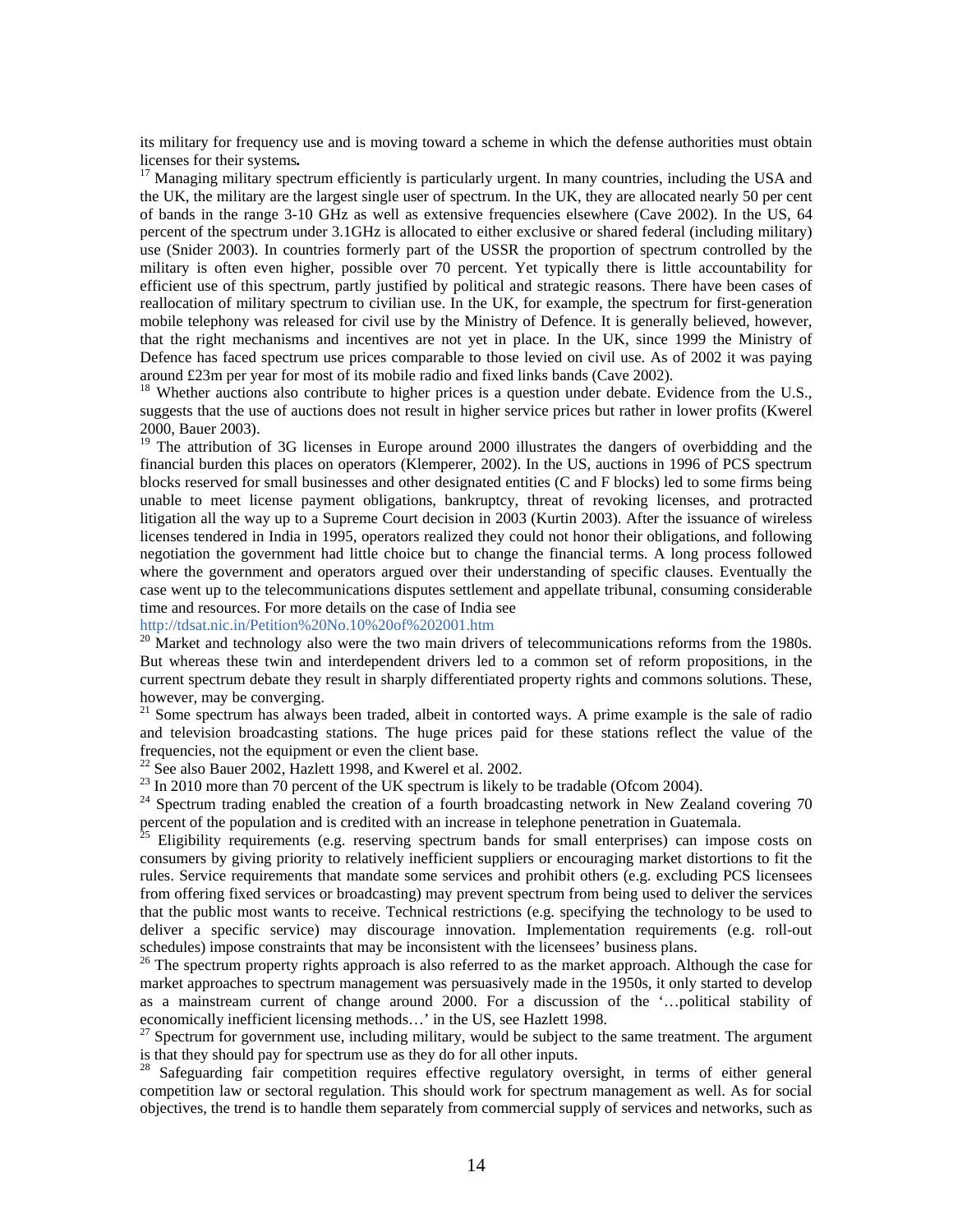through explicit cash subsidies for universal service rather than in-kind contributions of spectrum and other inputs.

<sup>29</sup> Conceding spectrum rights in perpetuity also raises concerns about the government losing control of a public asset. Guatemala has been very innovative with respect to spectrum management, and has been an early adopter of spectrum trading in a form that approaches the broader spectrum rights approach. Having given away all spectrum rights (Ibarguen 2003), it is now facing difficulties when wanting to recover some bands for license-exempt use.

 $30\,$  For example, 50 ago, a single conversation could require a dedicated 240 kHz channel. With compression and multiplexing, today around 100,000 telephone calls can be handled in the same spectrum previously designated to handle only one call. Similarly, in 1960 a 6 MHz channel could only carry one standard definition analog TV channel, whereas today it can carry ten such channels (Snider 2003). Compression and multiplexing were conceived over 50 years ago, mainly for use over wires and cables, but developed to their current level with the introduction and sustained progress of advanced semiconductors (integrated circuits) and computers. Examples of technologies using spread spectrum techniques are WiFi, which allows large numbers of users to share radio frequencies, and Ultra-Wide Band (UWB) radios, which can transmit high-speed data over a wide range of frequencies using very low power.

<sup>31</sup> Smart radios add context-sensitive intelligence to signal processing, so receivers can distinguish among different signals sharing the same frequencies. This is similar to human hearing discriminating between noise and signal to focus on a particular conversation with others going on around. Smart antennas can discriminate among signals coming from different directions. Software-defined radios can switch operating frequencies dynamically in response to spectrum congestion and noise. Cognitive radios sense and respond to their environment by choosing communications characteristics that are compatible with it (Bauer 2003). Mesh, ad-hoc and viral networks are all related concepts applying to network topology, and gravitate around the notion of incremental or decentralized networks, needing no central backbone, infrastructure, or organization in order to work, but scaling up by using 'neighbors' as resources for communication (Neto 2004).Wireless mesh networks are multi-hop systems in which end-user devices assist each other in transmitting data through the network, especially in adverse conditions.

 $32$  Although these technologies are currently being developed and will take some time to become widely deployed, they may eventually reduce spectrum scarcity dramatically.

 $\frac{33}{33}$  We use 'commons' as a generic term that also includes what various authors refer to as unlicensed approaches, spectrum deregulation, or open wireless networks. They are all based on sharing spectrum rather than attributing it exclusively to individual uses and users.

 $34$  The 'open wireless networks' term has been adopted from Benkler (2002)

<sup>35</sup> Deregulating spectrum access by promoting license exemption (for example for the use of WLAN technologies) can offer significant advantages for users, in particular the cost savings and convenience resulting from the possibility of using radio equipment without the need to apply for a license. It also benefits innovation, as it gives entrepreneurs the grounds to experiment with new technologies or business models (Neto 2004).

<sup>36</sup> It is important to recognize that unlicensed does not mean unregulated. See, for example, ITU-R Resolution 229, adopted at the World Radio Conference in 2003 (WRC-03), on the "Use of the bands 5150-5 250MHz, 5250-5350MHz and 5470-5725MHz by the mobile service for the implementation of wireless access systems including radio local area networks." This resolution created the first globallyharmonized bands for unlicensed WLANs as a primary allocation. But to protect existing co-primary users in these bands, including radar systems, WLANs are required to have interference-mitigation capabilities and built-in protocols.

 $37$  Benkler (1998) argues that this means regulating wireless communications as the Internet, with minimal standard protocols and limited governmentally-imposed rules of the road. In the Internet domain, a decentralized commons structure is possible because the network's intelligence lies in the decentralized nodes, i.e. the computers (Hatfield 2005). In the spectrum domain the nodes would be the radio receivers hence the potential for smart and cognizant radios. It can be argued, however, that in the Internet domain management models started with the commons approach, but that there is now the need to introduce some intellectual property and administrative (ICANN) governance functions. The challenge faced in Internet governance, as in the spectrum domain, is to find the right balance between the different models.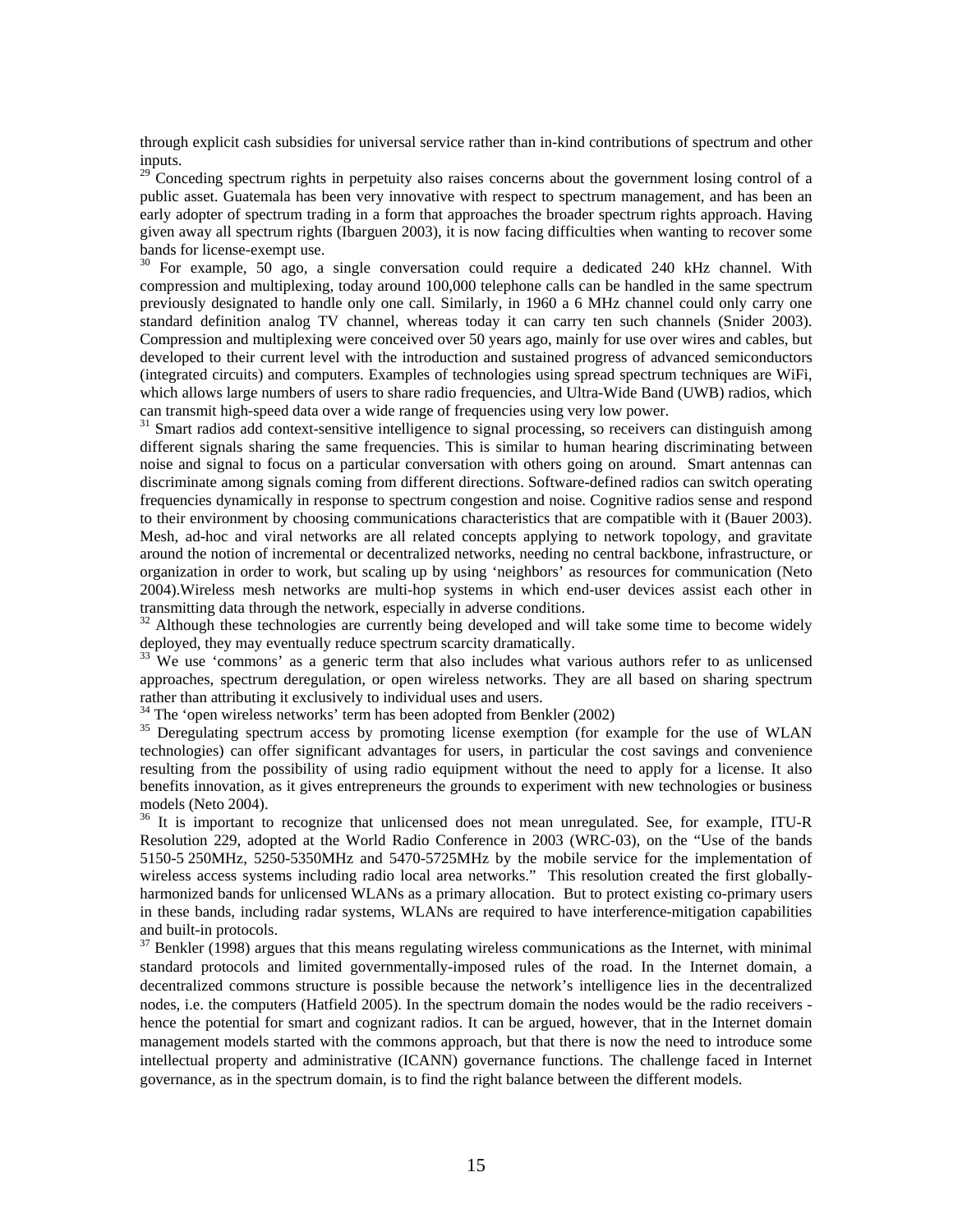<sup>38</sup> The Consumer Electronics Association in the U.S. estimates that there are around 350 million licenseexempt devices in use in applications such as cordless telephones, garage door openers, remote-control toys, baby monitors, home security systems, and automobile keyless entry systems (Hatfield 2005).

<sup>39</sup> This concept is referred to as 'interference temperature'.<br><sup>40</sup> Because under the commons approach no spectrum is exclusively held, users have incentives to create spectrum-efficient technologies that use whatever spectrum is available, whereas exclusively licensed spectrum typically sits idle when the license-holder is not transmitting (FCC 2002). Commons may also encourage a kind of technological evolution, in which devices that better tolerate interference will win more buyers and gradually displace less resilient equipment from the market. New wireless systems also may be the technology of choice in parts of developing countries where the spectrum is not very congested. This results from lower initial capital costs than conventional systems and ease of deployment and relocation.

<sup>41</sup> Because of the efficiency gains expected of the new technologies and the different spectrum demands of new architectures (e.g. mesh networks).

 $42$  Capital costs can be distributed among users (e.g. through mesh networks) rather than being concentrated in traditional supply infrastructures.

 $43$  Despite technology evolution, there is a limit to the number of devices that can coexist. Some technical parameters may be needed to keep interference at manageable levels in high-occupancy areas. Even so, if spectrum shortages remain, the spectrum could have too many users and overall performance decline. As earlier with fishing in international waters, overgrazing of public pastures, and other situations, this has been labeled 'the tragedy of the commons'.<br><sup>44</sup> We can draw a parallel between these and Internet spam.

<sup>45</sup> As mentioned elsewhere in this paper, license-exempt does not mean unregulated. Some level of enforcement of the regulation that does exist may be needed to prevent excessive interference and free rider problems (Hatfield 2005).

 $46$  Deregulated spectrum is generally seen as being of an unprotected nature. Who should be responsible for resolving disputes on interference?

 $47$  Whereas new devices may behave nicely in a coexistence scenario, traditional technology will not, and there may be situations where these coexist in the same or adjacent frequency bands. Short-range low power devices for mass market applications invariably have limited receiver performance in terms of poor selectivity, rending them liable to interference from generally higher power older devices operating in adjacent licensed bands.

 $48$  From a spectrum management point of view, the process of deregulating a band would very difficult to reverse, as there will be no record of the equipment in use and no way of requiring its use to be discontinued other than the slow process of waiting for the items in use to reach the end of their life (RA 2002).

<sup>49</sup> Firms that require large fixed investments might have trouble attracting capital because of the lack of assurances against future interference.

 $50$  Comparing spectrum with land, even in countries with strong market-oriented economic systems, privately owned property and property shared in common (e.g. land set aside for parks or highways) coexist side by side (Hatfield (2005).

 $51$  In the GSM system, for example, users are able to share spectrum by assigning different slots to users, but also by using spread spectrum techniques.

<sup>52</sup> Amateur radio is a hobby enjoyed by about three million people worldwide. They use internationally allocated bands to experiment and communicate using voice, data, or video technologies. Amateur radio operators are licensed and given unique identification call signs by their governments upon passing tests on related technical and regulatory subjects. Amateur radio operation is subject to regulations in each country. Enforcement of regulations and management of interference are largely achieved through voluntary adherence to codes of behavior.

 $53$  The FCC recently published two decisions which give interference rights to unlicensed users and nonexclusive use rights to licensed users in different bands (FCC 2003b).

<sup>54</sup> Examples are technologies that require simultaneous low-power use of a wide spectrum range (e.g. ultrawide band technologies) and short term access to individual frequencies over a wide spectrum (e.g. software-defined radios).